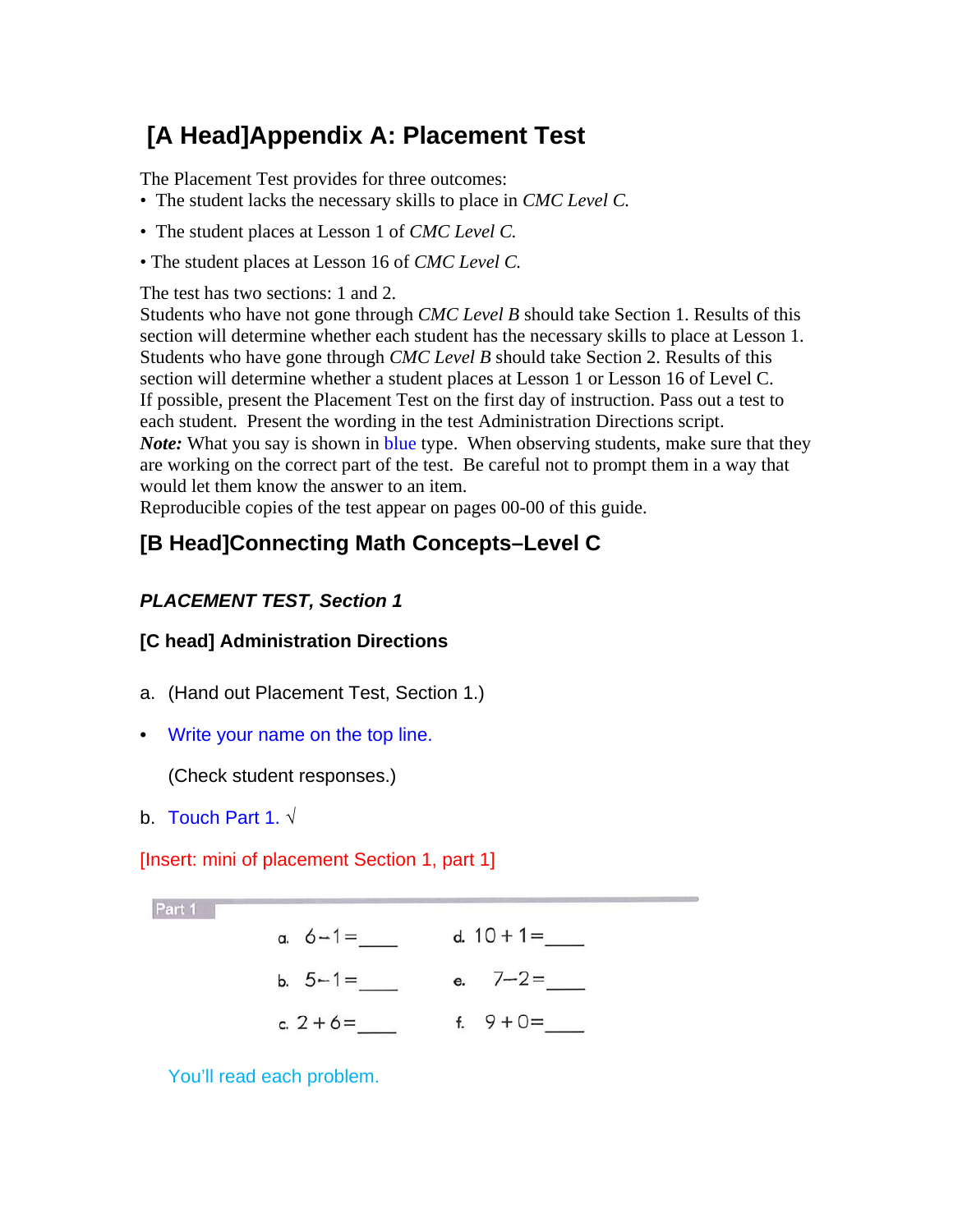- Touch A. √ Read the problem. (Signal.) *6 – 1.*
- Touch B. √

Read the problem. (Signal.) *5 – 1.*

• Touch C.  $\sqrt{ }$ 

Read the problem. (Signal.) *2 + 6.*

• Touch D.  $\sqrt{ }$ 

Read the problem. (Signal.) *10 + 1.*

• Touch E.  $\sqrt{ }$ 

Read the problem. (Signal.) *7 – 2.*

• Touch F. √

Read the problem. (Signal.) *9 + 0.*

c. Write answers to all the problems in Part 1.

If you don't know an answer, do not look at anybody else's paper. Pencils down when you're finished.

(Observe students but do not give feedback.)

d. Touch Part 2. √

[Insert: mini of placement Section 1, part 2]

Part 2

a. b. c. d. e.

I'll say numbers. You'll write them.

• Touch A. √

52. What number? (Signal.) *52.*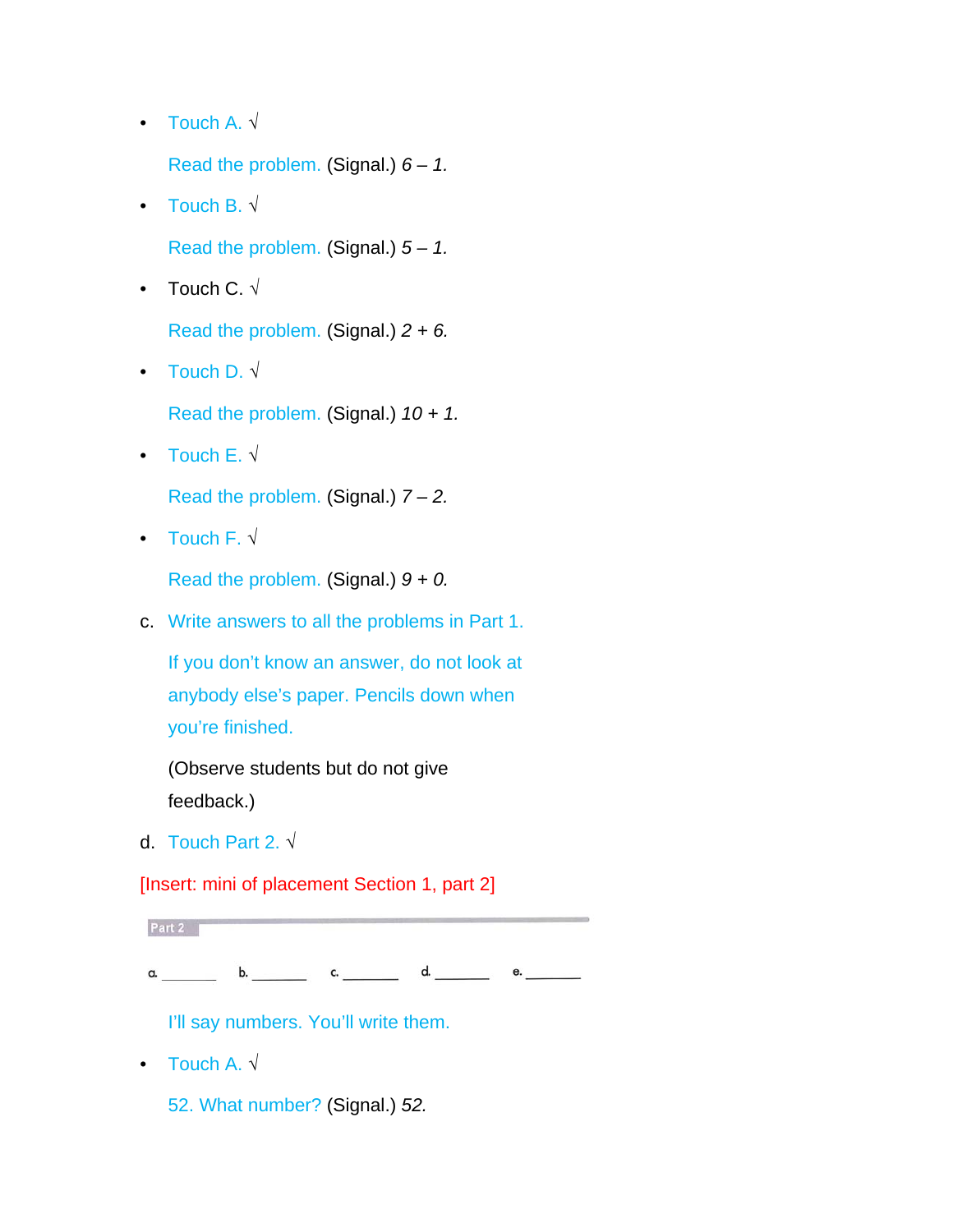Write it. √

• Touch B. √

71. What number? (Signal.) *71.*

Write it. √

• Touch C. √

12. What number? (Signal.) *12.*

Write it. √

• Touch D. √

17. What number? (Signal.) *17.*

Write it. √

• Touch  $E \cdot \sqrt{ }$ 

80. What number? (Signal.) *80.*

Write it. √

Part 3

e. Touch Part 3. √

[Insert: mini of placement Section 1, part 3]



You'll write a number in each blank.

 The numbers you'll write are the numbers you say when you count.

• Touch A.  $\sqrt{ }$ 

The numbers that are shown are 42, 43, 44.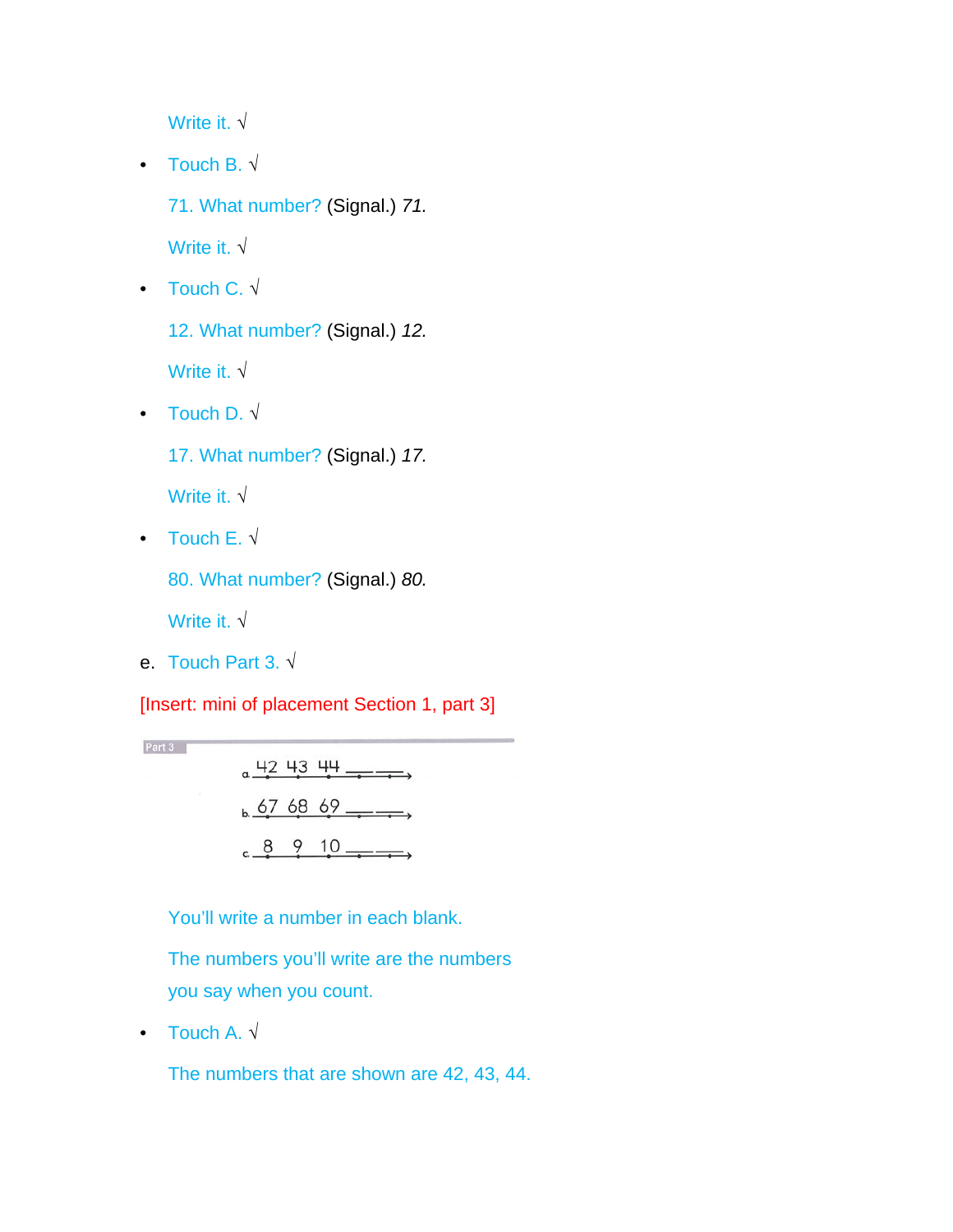Write the next two numbers that come after 44.

(Observe students.)

• Touch B. √

The numbers that are shown are 67, 68, 69.

Write the next two numbers.

(Observe students.)

• Touch C. √

The numbers that are shown are 8, 9,10.

Write the next two numbers.

(Observe students.)

f. (Collect and score Placement Test, Section 1.)

#### **—Scoring the Test—**

 Students who make zero to 3 errors should take Section 2 of the Placement Test. Students who make more than 3 errors lack the entry-level skills for this level of the program.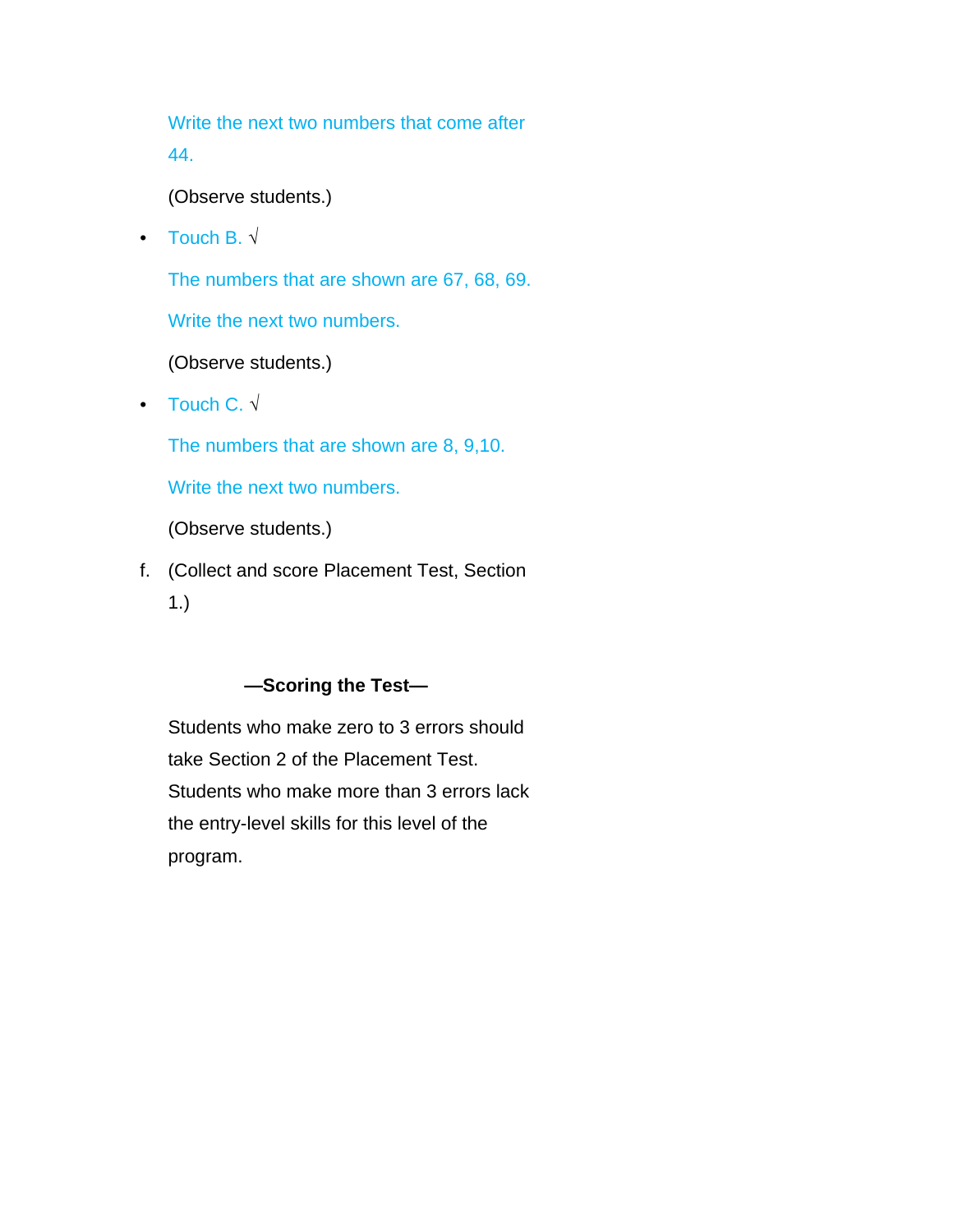# **[B Head]Connecting Math Concepts–Level C**

### *PLACEMENT TEST, Section 2*

#### **[C head] Administration Directions**

- a. (Hand out Placement Test, Section 2.)
- Write your name on the top line.

(Check student responses.)

b. Touch Part 1. √

[Insert: mini of placement test Section 2, part 1]



You're going to write numbers. Some are ones numbers, some are tens numbers, and some are hundreds numbers.

• Touch A.  $\sqrt{ }$ 

5 hundred 13. What number? (Signal.) *513.*

Write it. √

• Touch B. √

7. What number? (Signal.) *7.*

Write it. √

• Touch C. √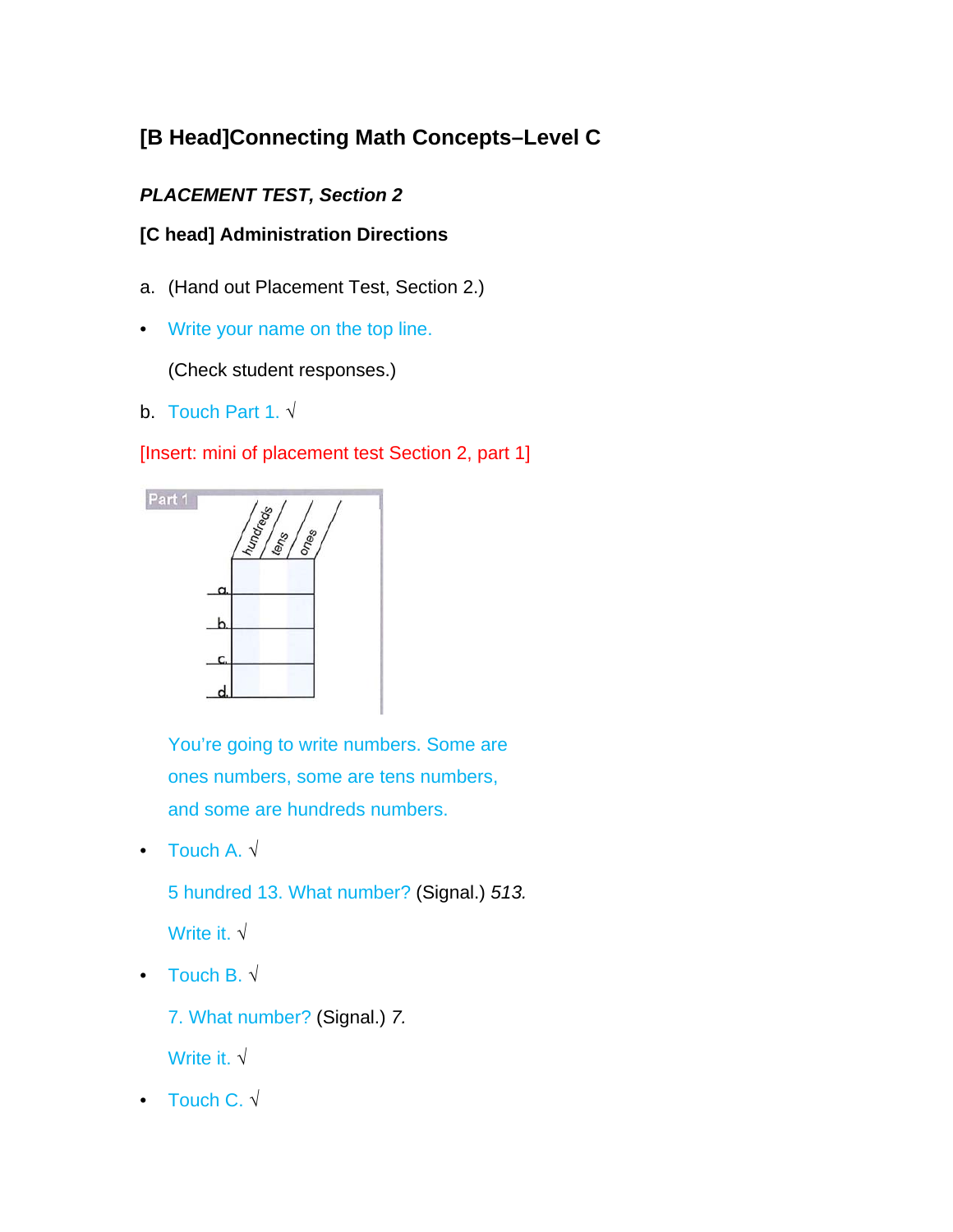30. What number? (Signal.) *30.*

Write it. √

• Touch D. √

6 hundred 5. What number? (Signal.) *605.*

Write it. √

c. Touch Part 2. √

[Insert: mini of placement test Section 2, part 2]

| Part 2       |    |           |
|--------------|----|-----------|
| $a. 6 + 1 =$ | C. | $9 - 1 =$ |
| $6 + 2 =$    |    | $9 - 2 =$ |
| $b. 3 + 1 =$ | d. | $7 - 1 =$ |
| $3 + 2 =$    |    | $7 - 2 =$ |
|              |    |           |

Some problems plus 1 and plus 2. Some problems minus 1 and minus 2.

- Read each problem to yourself and write the answer. √
- d. Touch Part 3. √

[Insert: mini of placement test Section 2, part 3]



• Fill in the missing numbers. √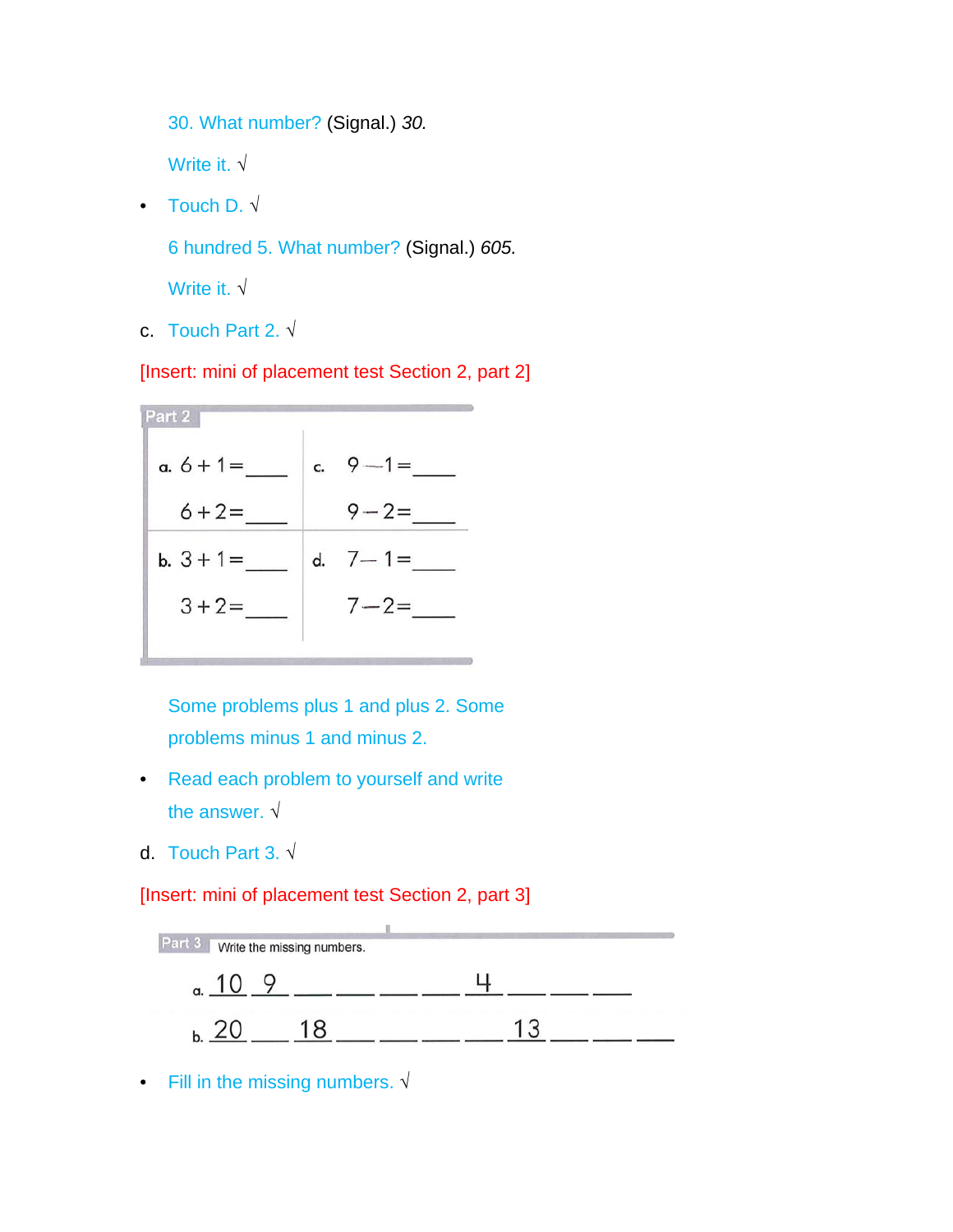### e. Touch part 4. √

[Insert: mini of placement test Section 2, part 4]

Part 4 Write 4 facts for each family.  $a. \frac{4}{26}$  $6 \t 3$ 

- Write four facts for each family. √
- f. Touch Part 5.  $\sqrt{ }$

[Insert: mini of placement test Section 2, part 5]

| Pa<br>71 S<br>a. |    | c. | е |
|------------------|----|----|---|
|                  | g. | n. |   |

- Read each problem to yourself and write the answer. √
- g. Touch Part 6. √

[Insert: mini of placement test Section 2, part 6]



• Touch the number for A.  $\sqrt{ }$ 

You'll write the hundreds digit and the ones digit.

Listen again: Hundreds digit and ones digit.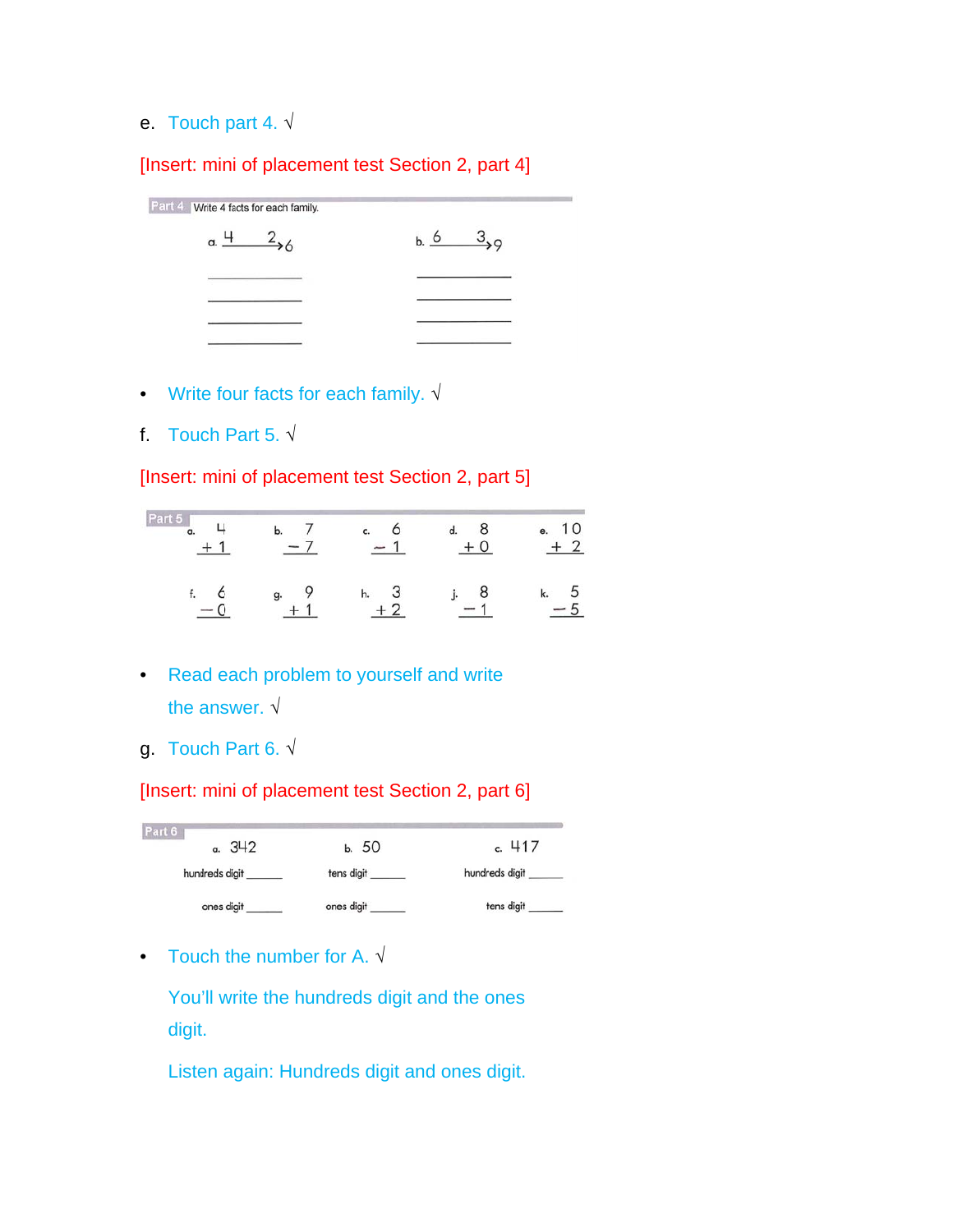Write them.  $\sqrt{}$ 

- Touch the number for B.  $\sqrt{ }$ You'll write the tens digit and the ones digit. Listen again: Tens digit and ones digit. Write them. √
- Touch the number for C. √

You'll write the hundreds digit and the tens digit.

Listen again: Hundreds digit and tens digit.

Write them. √

h. Touch Part 7. √

[Insert: mini of placement test Section 2, part 7]

| PAT |          |    |    |  |
|-----|----------|----|----|--|
|     | $\alpha$ | 32 | 47 |  |
|     |          |    |    |  |

• Work each problem. √

 (Collect and score Placement Test, Section 2.)

#### **—Scoring the Test—**

 (Students who make zero to 10 errors begin instruction at Lesson 11. Students who make more than 10 errors begin instruction at Lesson 1.)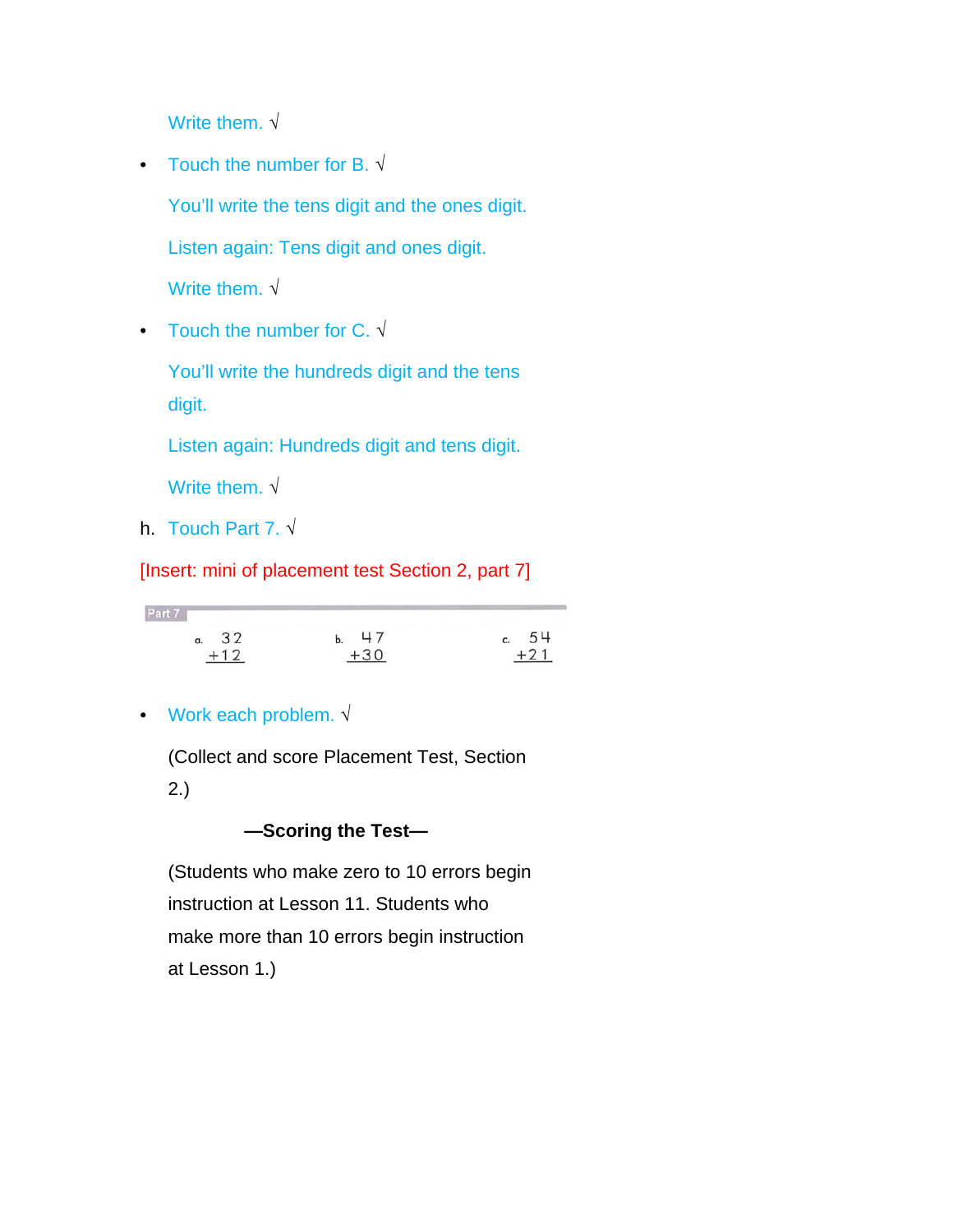| Part 1     |              |               |  |
|------------|--------------|---------------|--|
|            | a. $6-1=$    | d. $10 + 1 =$ |  |
|            | b. $5 - 1 =$ | e. $7 - 2 =$  |  |
|            | c. $2 + 6 =$ | f. $9 + 0 =$  |  |
| Part 2     |              |               |  |
| $\alpha$ . | b. c. d.     | e.            |  |
| Part 3     |              |               |  |
|            | $42 + 3 + 4$ |               |  |
|            | 676869       |               |  |
|            |              |               |  |
|            | $8910$ — — . |               |  |

 $|v_2|$ 

# [Comp: insert Reproducible Placement Test, Section 1]

Copyright @ McGraw-Hill Education. Permission is granted to reproduce this page for classroom use. CMC 2 Revision 1R @ Engelmann-Becker 2010\_1

Page 1 of 3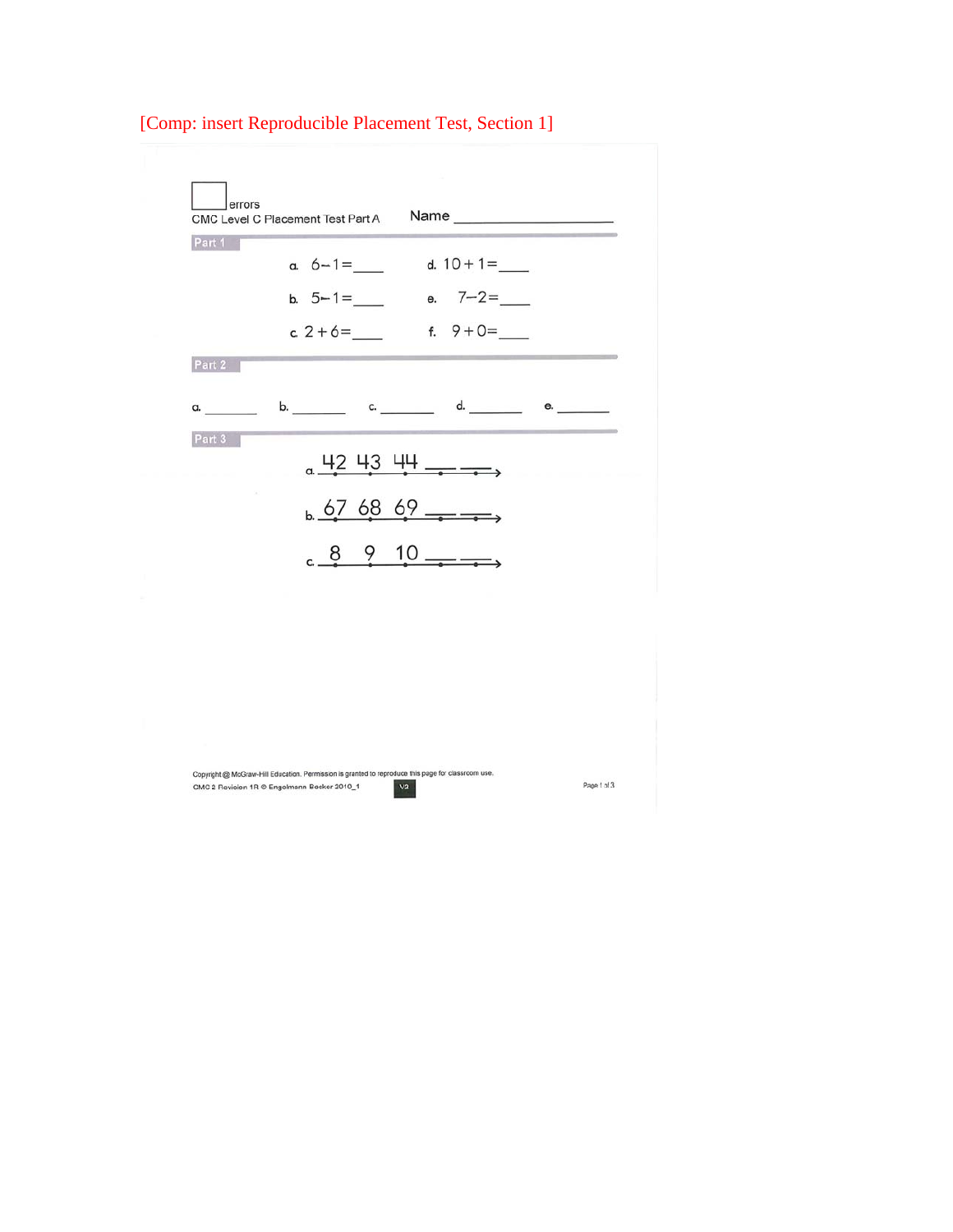

#### [Comp: insert Reproducible Placement Test, Section 2, parts 1-4]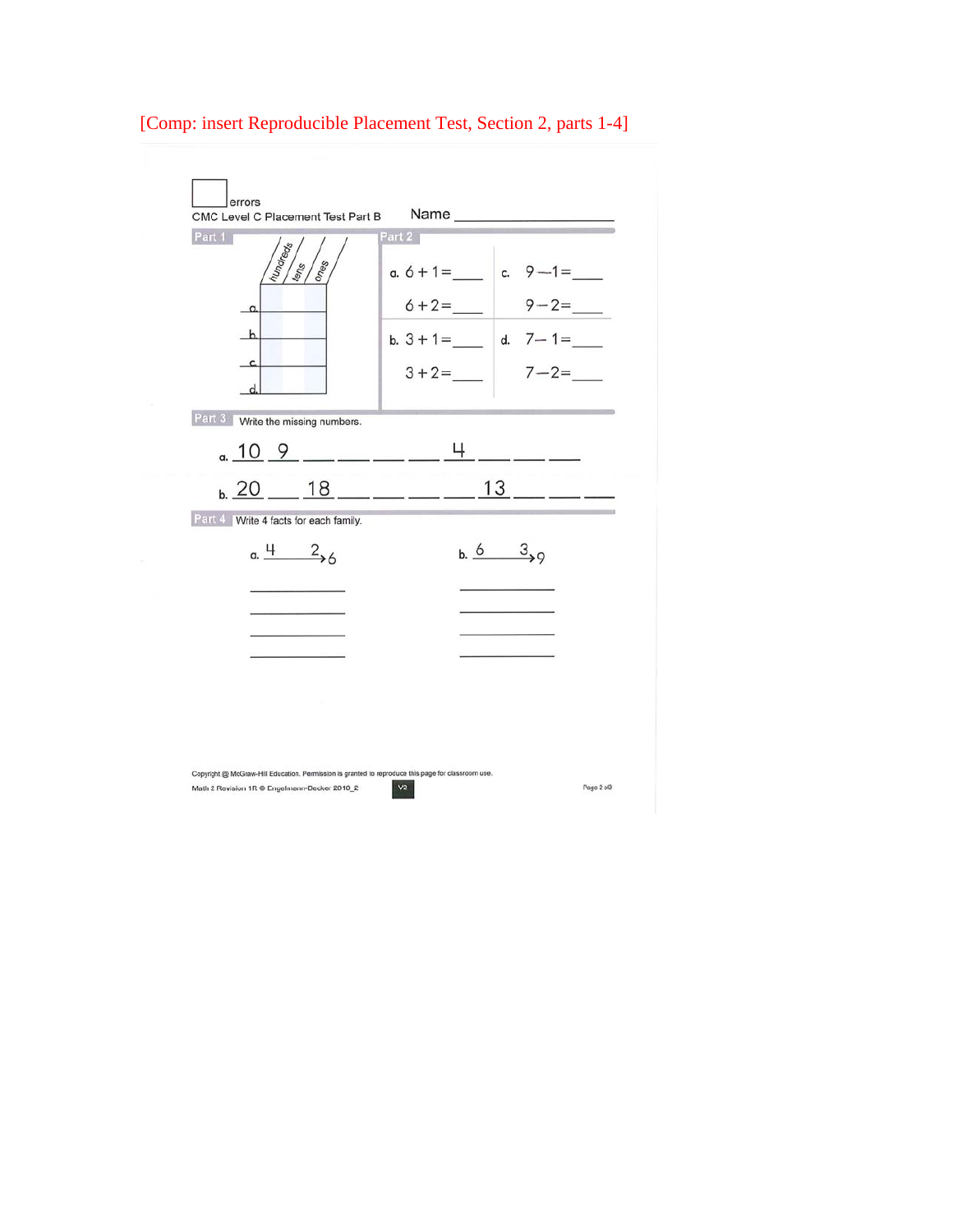# [Comp: insert Reproducible Placement Test, Section 2, parts 5-7]

| Part 5<br>4<br>a. | b. 7<br>$-7$ | 6<br>c.    | 8<br>d.<br>$+0$ | 10<br>e.<br>$+2$    |
|-------------------|--------------|------------|-----------------|---------------------|
| f.<br>6           | g.           | h.<br>$+2$ | j. 8            | $\frac{5}{5}$<br>k. |
| Part 6<br>a. 342  |              | b. 50      |                 | c. 417              |
| hundreds digit    |              | tens digit |                 | hundreds digit      |
| ones digit        |              | ones digit |                 | tens digit          |
| Part 7            |              |            |                 |                     |
| 32<br>a.          |              | 47<br>b.   |                 | 54<br>c.            |
| $+12$             |              | $+30$      |                 | $+21$               |

 $|v_2|$ 

Copyright @ McGraw-Hill Education. Permission is granted to reproduce this page for classroom use. CMC 2 Revision 1R  $\otimes$  Engelmann-Becker 2010\_3

Page 3 of 3